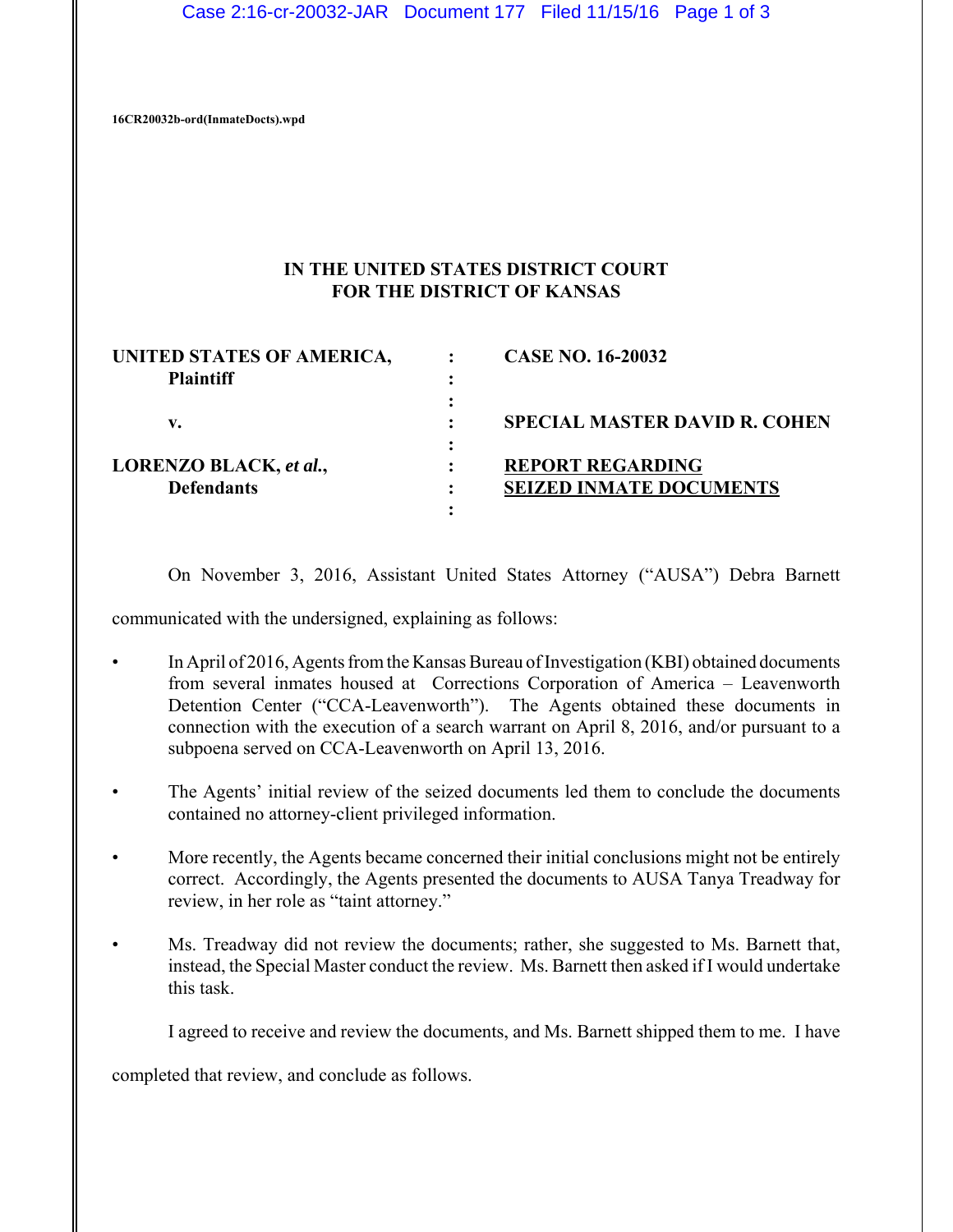## Case 2:16-cr-20032-JAR Document 177 Filed 11/15/16 Page 2 of 3

The Agents' initial determination was correct as to the large majority of the documents, most of which are letters between inmates and their friends and relatives. These letters clearly contain no attorney-client privileged information. Further, none of the documents is a communication directly between an inmate and an attorney.

There are a few documents, however, that could be considered to be privileged. Specifically, the mother of one of the inmates: (a) had email communications with the attorney representing her son; and (b) sent copies of these emails to her son. Some courts have concluded that communications of this kind are privileged, while others have not. *See, e.g., Hendrick v. Avis Rent-A-Car Sys., Inc.*, [944 F. Supp. 187, 189](https://www.westlaw.com/Link/Document/FullText?rs=USCLink&vr=3.0&findType=Y&cite=944+f.+supp.+187&refPos=189&refPosType=s&clientid=USCourts) (W.D.N.Y. 1996) (communications between the attorney and the plaintiff's parents were protected by attorney-client privilege); *Leone v. Fisher*, [2006 WL](https://www.westlaw.com/Link/Document/FullText?rs=USCLink&vr=3.0&findType=Y&cite=2006+wl++2982145&refPos=2982145&refPosType=s&clientid=USCourts) [2982145](https://www.westlaw.com/Link/Document/FullText?rs=USCLink&vr=3.0&findType=Y&cite=2006+wl++2982145&refPos=2982145&refPosType=s&clientid=USCourts) at \*5 (D. Conn. Oct. 18, 2006) (emails between an attorney and the client's husband are not privileged).

To deal as quickly and easily as possible with these arguably-privileged documents, the undersigned suggested to Ms. Barnett that the Government simply agree not to view or use them, especially because they appear innocuous and irrelevant to the indictment in this case. Ms. Barnett agreed. Accordingly, the Special Master will return to the Government all of the documents it produced to me for review, except for the above-described emails.

Finally, some of the documents are photographs of a very personal nature, sent to an inmate by a friend. With the agreement of Ms. Barnett, the Special Master will also not return these documents, in order to protect the privacy of the individual involved, and because they are entirely